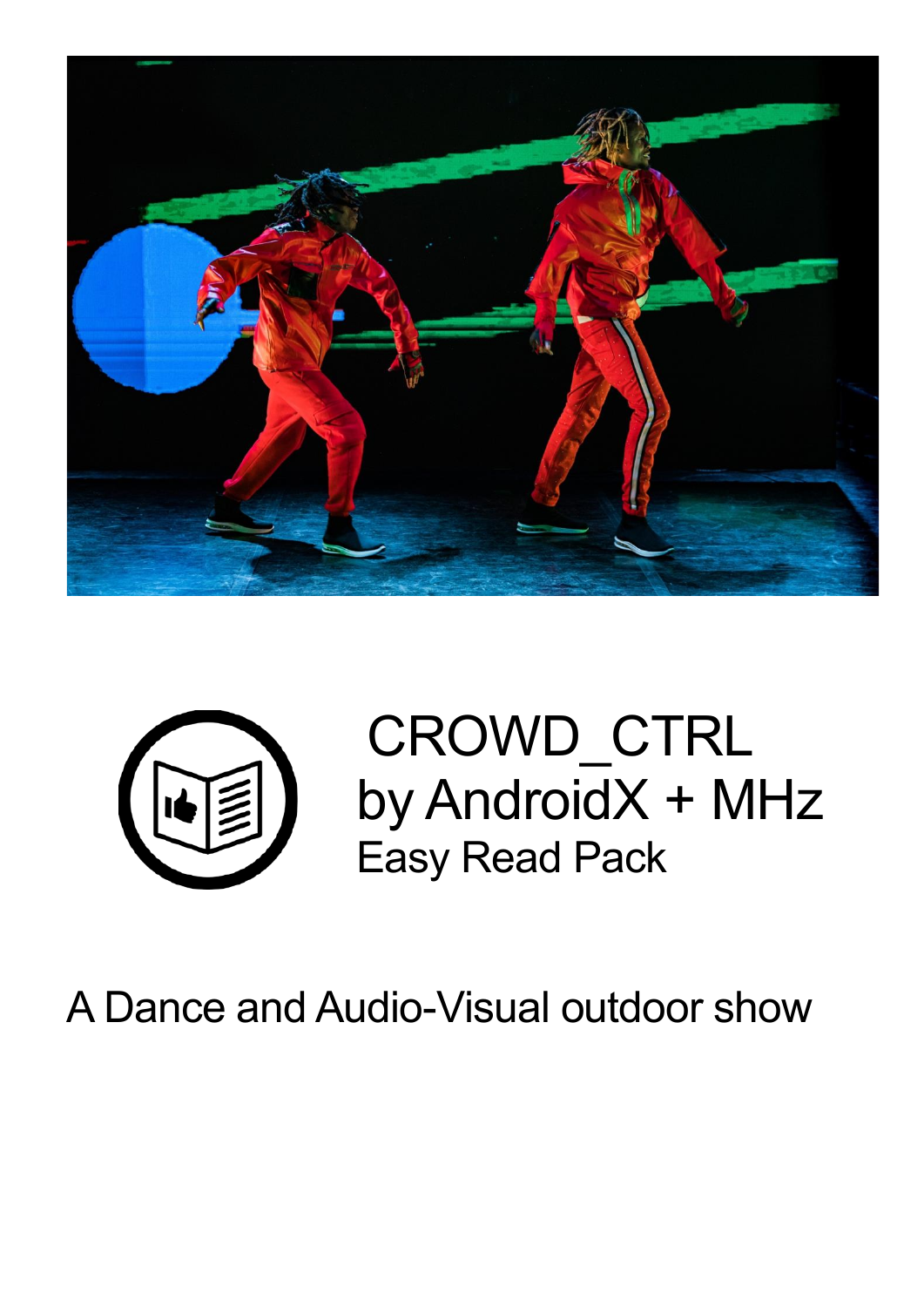## **What to Expect**

| What is it?<br>CROWD_CTRL is an outdoor show<br>featuring Afrobeats dance, live<br>audio-visuals and music.<br>Who is it for?                                                                                                                                                                                                                                                          |
|----------------------------------------------------------------------------------------------------------------------------------------------------------------------------------------------------------------------------------------------------------------------------------------------------------------------------------------------------------------------------------------|
| <b>CROWD_CTRL</b> is suitable for all<br>ages.                                                                                                                                                                                                                                                                                                                                         |
| <b>Synopsis:</b><br>CROWD_CTRL is about a group of<br>street dancers finding their 'super<br>powers' in order to overcome the<br>challenges to continue doing what<br>they love - busking in Oxford Circus,<br>London.<br>The show design is like a sci-fi style<br>graphic novel featuring superheroes.<br>The show is a celebration of the<br>Afrobeats music and dance<br>movement. |
| <b>Themes:</b><br><b>Resilience</b><br>Overcoming challenges<br>Finding your own strength and<br>'superpower'<br>Celebrating community                                                                                                                                                                                                                                                 |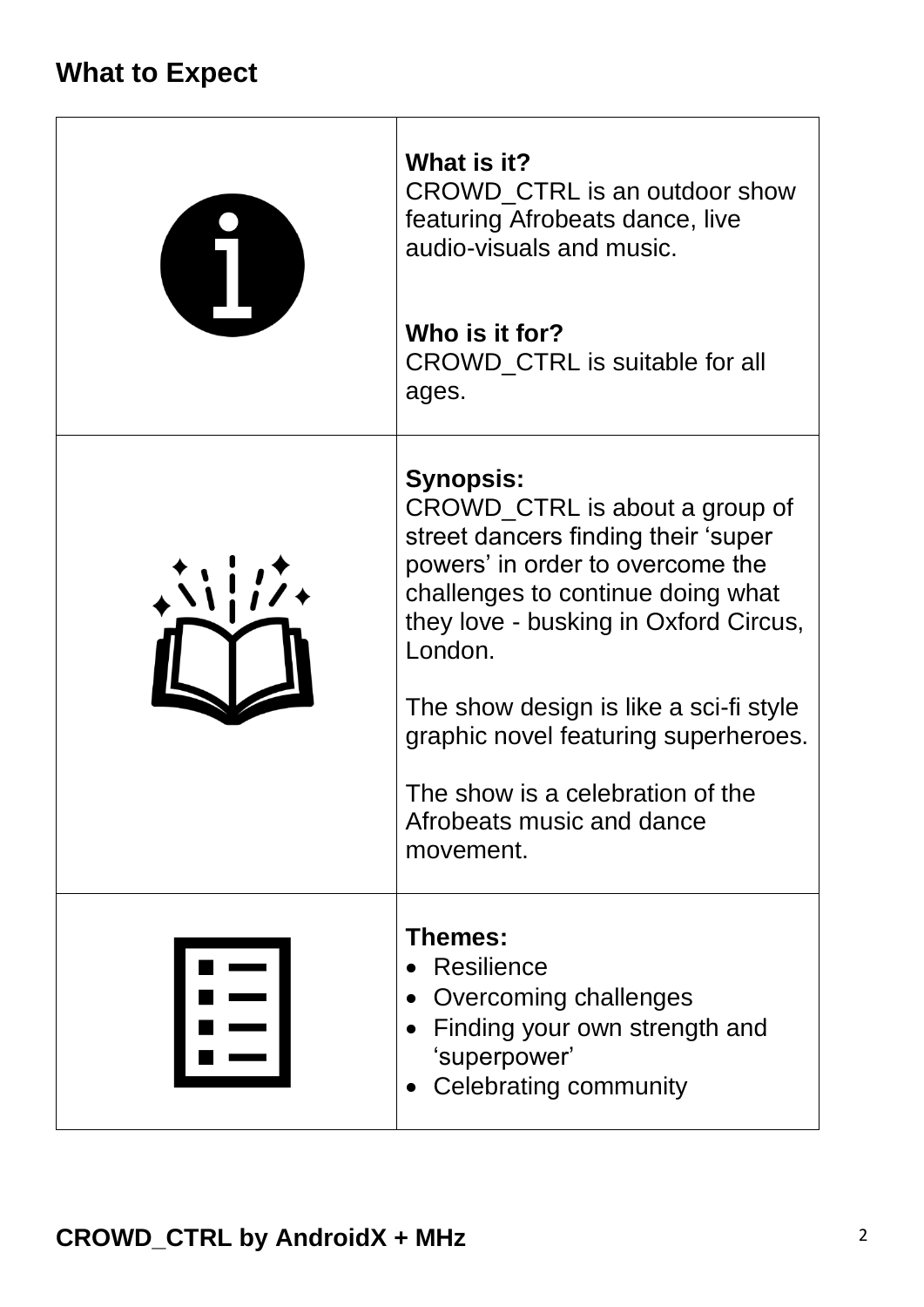| Length of show<br>30-35 minutes<br>There is no interval                                                                                                                                                                                                                                                                                                                       |
|-------------------------------------------------------------------------------------------------------------------------------------------------------------------------------------------------------------------------------------------------------------------------------------------------------------------------------------------------------------------------------|
| <b>Interaction</b><br><b>CROWD_CTRL</b> includes some<br>moments of audience interaction.<br>• The dancers will talk directly to<br>the audience and teach some<br>dance moves.<br>You can get involved and dance<br>along if you like, or if you prefer<br>not to interact that's also fine too.                                                                             |
| <b>Sound</b><br>Music will be playing at a loud<br>level for most of the show.<br>One dancer talks to the audience<br>at moments in the show – his<br>voice is amplified by a radio<br>microphone.<br>The show includes some sound<br>effects. For example, a police<br>siren.<br>The dancers encourage the<br>audience to clap, cheer and<br>make noise throughout the show. |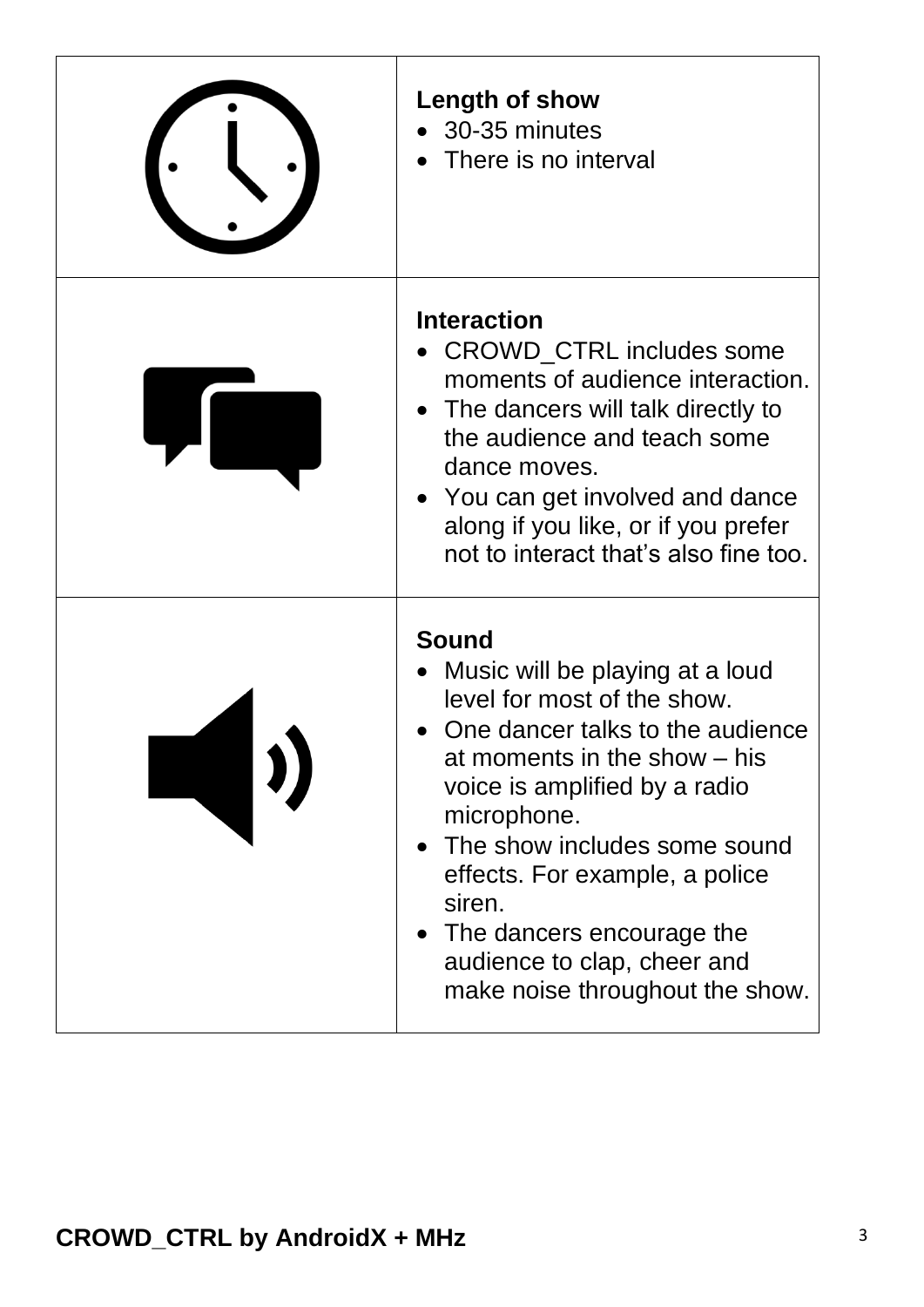| <b>Visuals</b><br>• The set includes a large LED<br>screen wall which the dancers<br>perform in front of.<br>• The LED screen will display<br>visuals for the duration of the<br>show<br>• Visuals include graphic<br>illustrations, words and<br>manipulated colours and shapes.<br>• The visuals will flash and move<br>throughout the show |
|-----------------------------------------------------------------------------------------------------------------------------------------------------------------------------------------------------------------------------------------------------------------------------------------------------------------------------------------------|
|-----------------------------------------------------------------------------------------------------------------------------------------------------------------------------------------------------------------------------------------------------------------------------------------------------------------------------------------------|

## **Meet the CROWD\_CTRL Team**

| <b>AndroidX - Artistic Director</b><br>AndroidX (Malick) has shaped the story<br>and dances in the show. As 'artistic<br>director' he has a vision for the show and<br>how he wants it to look and feel. Malick<br>also dances in the show. |
|---------------------------------------------------------------------------------------------------------------------------------------------------------------------------------------------------------------------------------------------|
| MHz - Scenographers<br>MHz (Bex Anson and Dav Bernard) have<br>created the audio and visual elements of<br>the show. They have also helped shape<br>the story and characters so the 'live' and<br>'digital' elements are linked.            |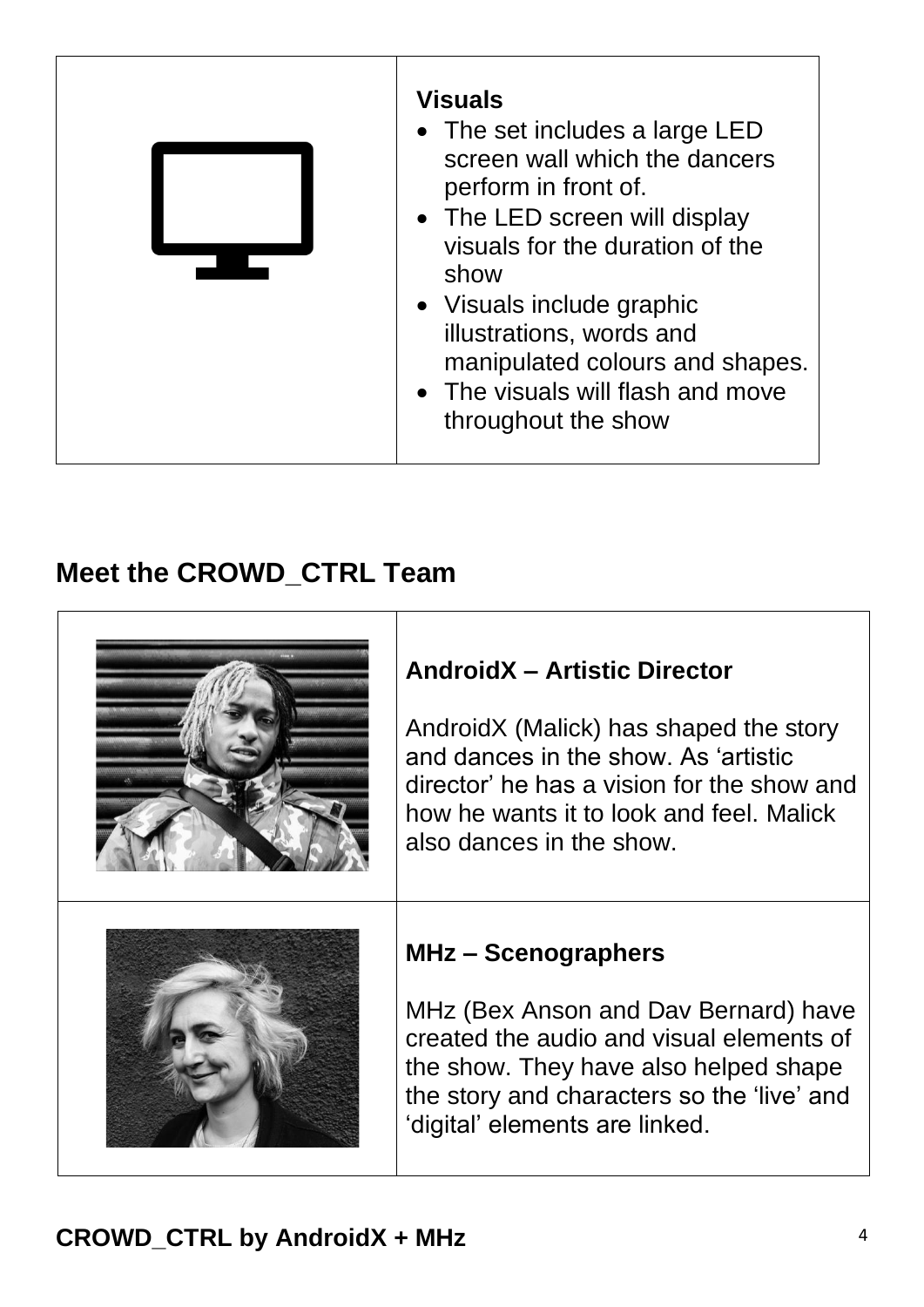| <b>Dancers</b><br>The show features 3 additional dancers: |
|-----------------------------------------------------------|
| <b>SuperBenny</b> - Benny Ntatu                           |
| Will2k - Will Bernardo                                    |
| <b>HAPPYFEET</b> - Elton Pereira Mota                     |